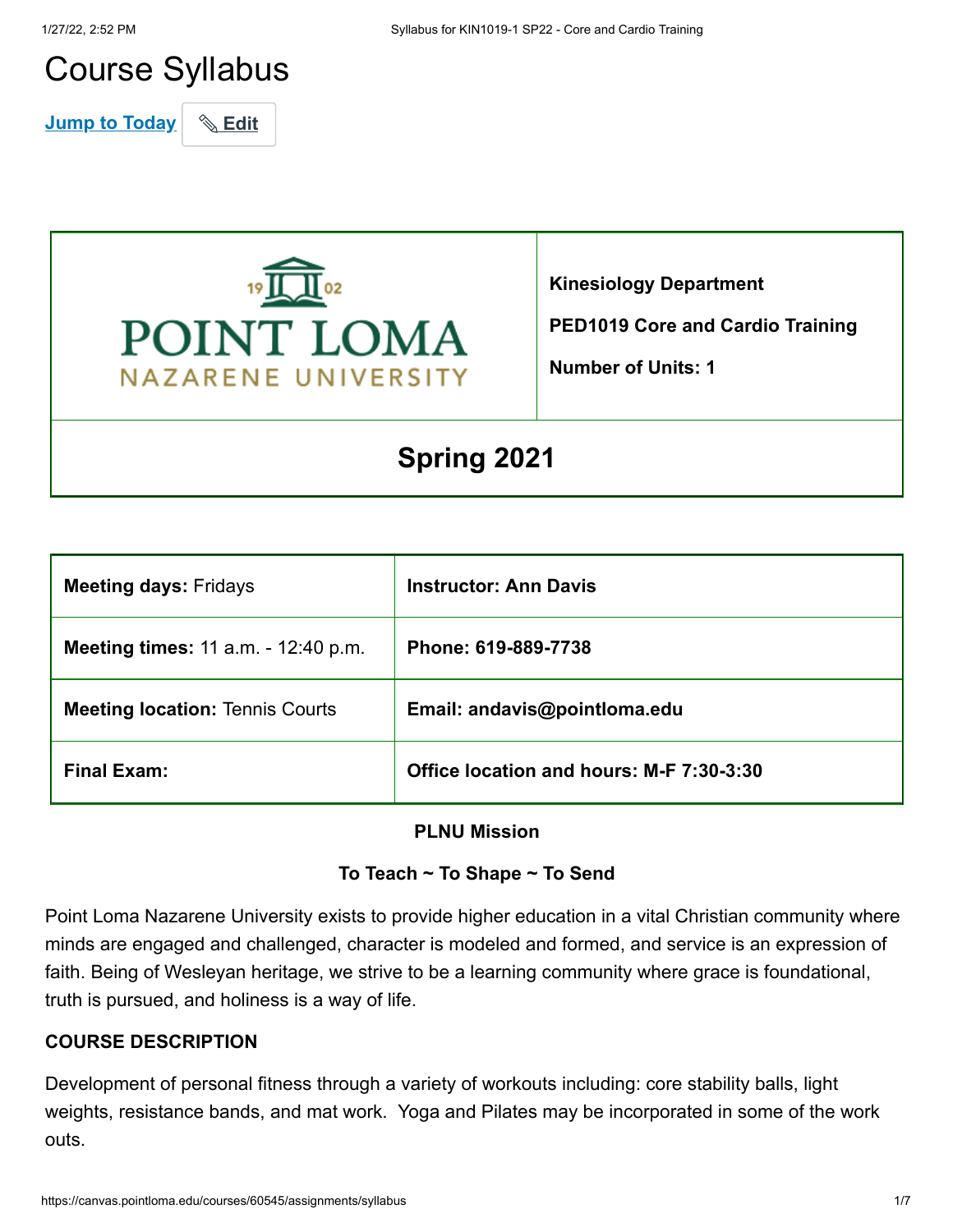#### **COURSE LEARNING OUTCOMES**

**Student Learning Outcomes:** Students will learn appropriate and varied workouts targeted to improve muscular strength, endurance, flexibility, and body composition, including how to:

- 1. Understand proper, safe, effective workout utilizing the core stability ball and mats.
- 2. Develop and tone major muscles in the body, including core (chest, back, and abdominals), legs, shoulders, triceps and biceps using resistance bands and light weights.
- 3. Combine some yoga and Pilates techniques that emphasize numerous repetitions in several planes of motion.
- 4. Demonstrate a basic working knowledge of resistance training as well as understanding theory behind the benefits associated with injury prevention.
- 5. Students will meet or show proficiency/progress toward basic or fundamental skill level.

## **REQUIRED TEXTS AND RECOMMENDED STUDY RESOURCES**

- 1. **Attendance:** Each student is expected to attend all class sessions. Each student is allowed 3 class absences only (see University policy). No excused absences except for university endorsed activities (see catalogue). 150 pts are given for roll.
- 2. **Participation:** Each student will be expected to work out during class and participate to the best of his/her ability. 5 pts. x 30 meetings = 150 pts.
- 3. **Grading: 181** pts total 94-100% A 89-93% A- 84-88% B+ 80-83% B
- 4. **Equipment:** You will need a yoga mat and 3 or 5 lb dumbbells.

## **COURSE CREDIT HOUR INFORMATION**

In the interest of providing sufficient time to accomplish the stated Course Learning Outcomes, this class meets the PLNU credit hour policy for a 1 unit class delivered over 15 weeks. Specific details about how the class meets the credit hour requirement can be provided upon request. (Based on 37.5 hours of student engagement per credit hour.)

#### **COURSE SCHEDULE AND ASSIGNMENTS**

• See Weekly agendas for specific assignments and due dates

## **ASSESSMENT AND GRADING**

Student grades will be posted in the Canvas grade book no later than midnight on Tuesday of each week beginning in Week Two of this course. It is important to read the comments posted in the grade book as these comments are intended to help students improve their work. Final grades will be posted within one week of the end of the class. Grades will be based on the following:

#### **Standard Grade Scale Based on Percentages**

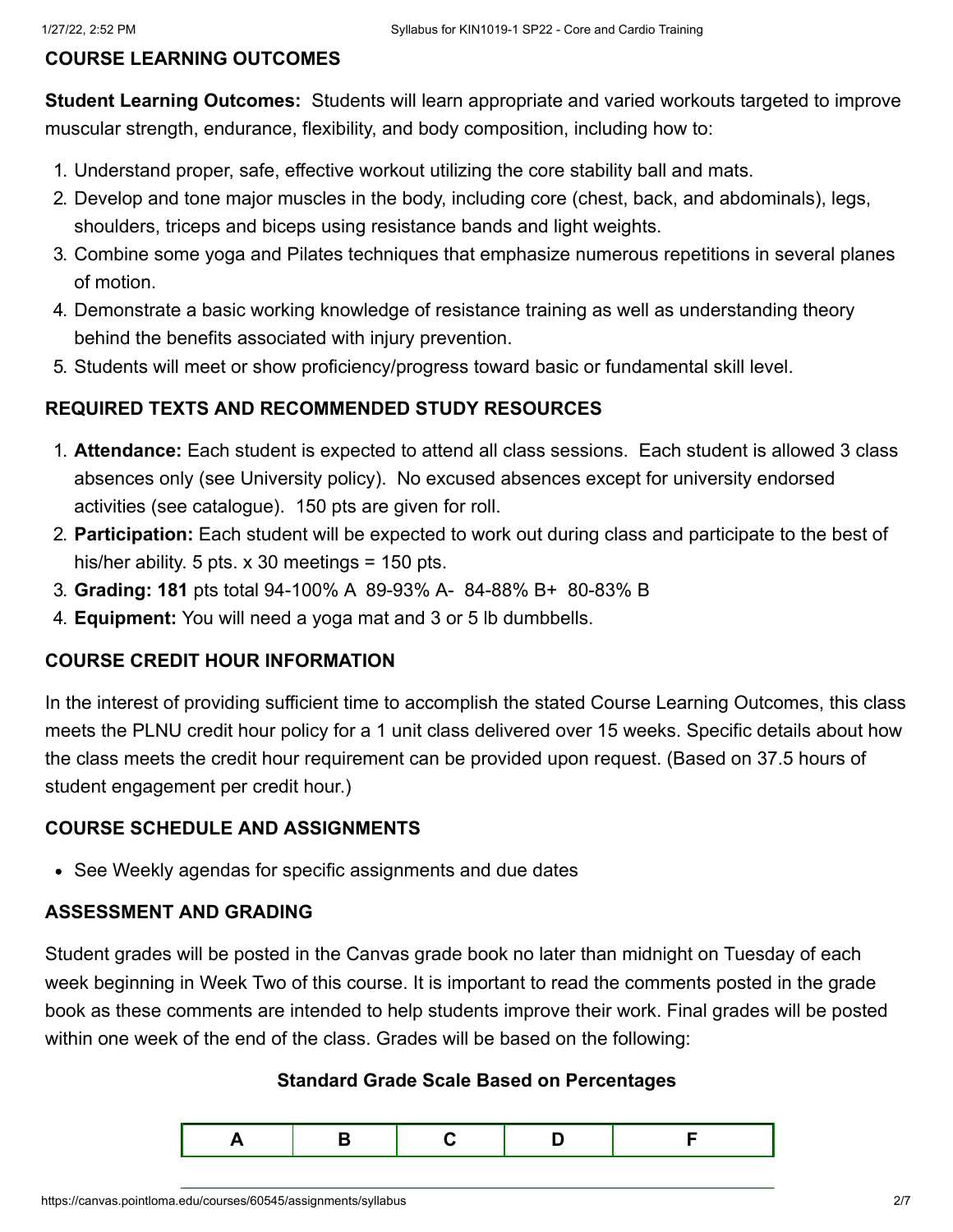|          | В                 |                      |                 |                           |
|----------|-------------------|----------------------|-----------------|---------------------------|
| A 93-100 | B+ 87-89          | $ C+77-79 $ D+ 67-69 |                 | $\mathsf{F}$ Less than 59 |
| A-90-92  | B 83-86   C 73-76 |                      | $\vert$ D 63-66 |                           |
|          | B-80-82           | $ C-70-72 $          | $D - 60 - 62$   |                           |

#### **STATE AUTHORIZATION**

State authorization is a formal determination by a state that Point Loma Nazarene University is approved to conduct activities regulated by that state. In certain states outside California, Point Loma Nazarene University is not authorized to enroll online (distance education) students. If a student moves to another state after admission to the program and/or enrollment in an online course, continuation within the program and/or course will depend on whether Point Loma Nazarene University is authorized to offer distance education courses in that state. It is the student's responsibility to notify the institution of any change in his or her physical location. Refer to the map on **State Authorization [\(https://www.pointloma.edu/offices/office-institutional-effectiveness-research/disclosures\)](https://www.pointloma.edu/offices/office-institutional-effectiveness-research/disclosures)** to view which states allow online (distance education) outside of California.

## **INCOMPLETES AND LATE ASSIGNMENTS**

All assignments are to be submitted/turned in by the beginning of the class session when they are due including assignments posted in Canvas. Incompletes will only be assigned in extremely unusual circumstances.

## **PLNU COPYRIGHT POLICY**

Point Loma Nazarene University, as a non-profit educational institution, is entitled by law to use materials protected by the US Copyright Act for classroom education. Any use of those materials outside the class may violate the law.

## **PLNU ACADEMIC HONESTY POLICY**

Students should demonstrate academic honesty by doing original work and by giving appropriate credit to the ideas of others. Academic dishonesty is the act of presenting information, ideas, and/or concepts as one's own when in reality they are the results of another person's creativity and effort. A faculty member who believes a situation involving academic dishonesty has been detected may assign a failing grade for that assignment or examination, or, depending on the seriousness of the offense, for the course. Faculty should follow and students may appeal using the procedure in the university Catalog. See **Academic Policies [\(http://catalog.pointloma.edu/content.php?catoid=18&navoid=1278\)](http://catalog.pointloma.edu/content.php?catoid=18&navoid=1278)** for definitions of kinds of academic dishonesty and for further policy information.

## **PLNU ACADEMIC ACCOMMODATIONS POLICY**

While all students are expected to meet the minimum standards for completion of this course as established by the instructor, students with disabilities may require academic adjustments, modifications or auxiliary aids/services. At Point Loma Nazarene University (PLNU), these students are requested to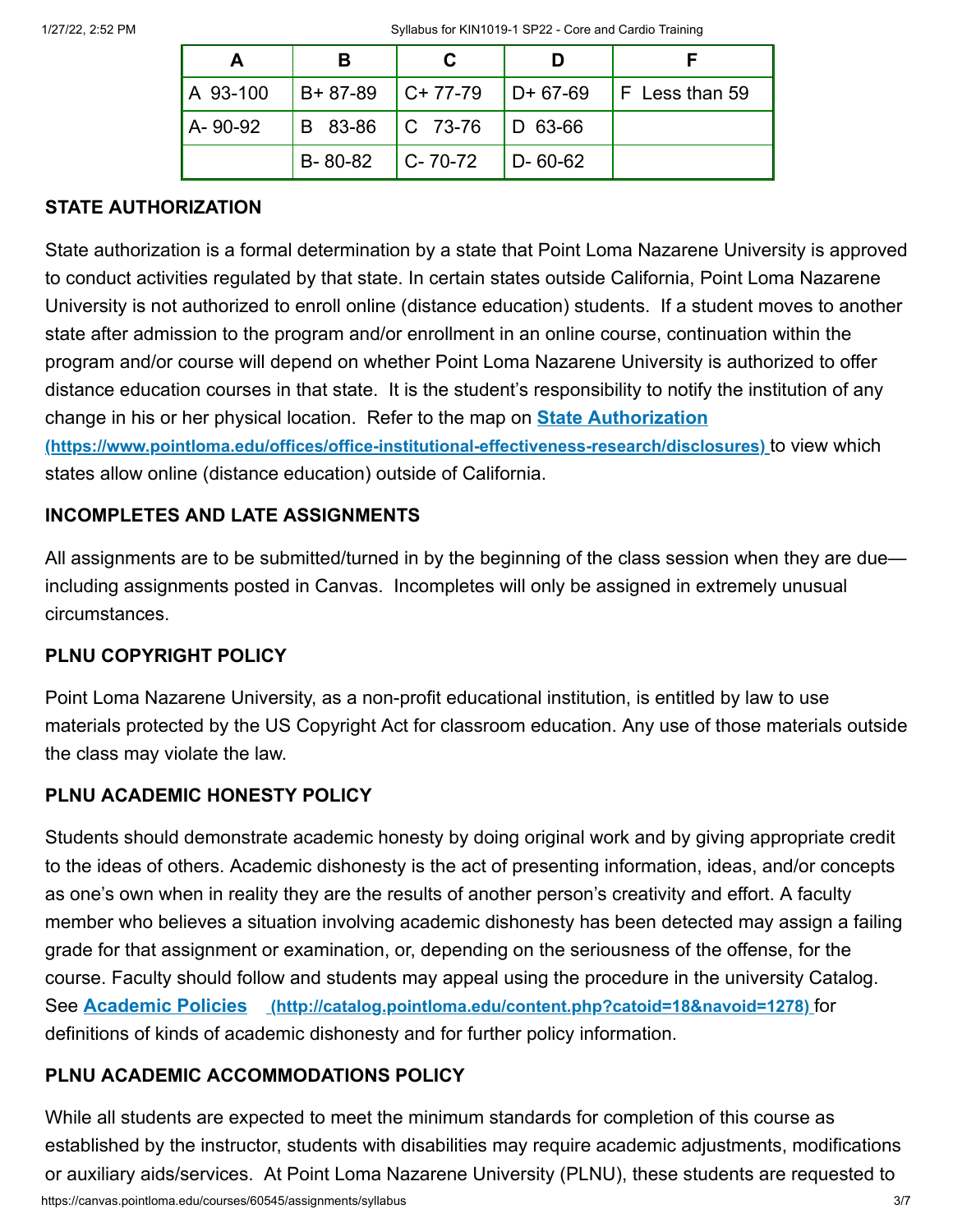register with the Disability Resource Center (DRC), located in the Bond Academic Center. (**DRC@pointloma.edu [\(mailto:DRC@pointloma.edu\)](mailto:DRC@pointloma.edu)** or 619-849-2486). The DRC's policies and procedures for assisting such students in the development of an appropriate academic adjustment plan (AP) allows PLNU to comply with Section 504 of the Rehabilitation Act and the Americans with Disabilities Act. Section 504 (a) prohibits discrimination against students with special needs and guarantees all qualified students equal access to and benefits of PLNU programs and activities. After the student files the required documentation, the DRC, in conjunction with the student, will develop an AP to meet that student's specific learning needs. The DRC will thereafter email the student's AP to all faculty who teach courses in which the student is enrolled each semester. The AP must be implemented in all such courses.

If students do not wish to avail themselves of some or all of the elements of their AP in a particular course, it is the responsibility of those students to notify their professor in that course. PLNU highly recommends that DRC students speak with their professors during the first two weeks of each semester about the applicability of their AP in that particular course and/or if they do not desire to take advantage of some or all of the elements of their AP in that course.

## **PLNU ATTENDANCE AND PARTICIPATION POLICY**

Regular and punctual attendance at all synchronous class sessions is considered essential to optimum academic achievement. If the student is absent for more than 10 percent of class sessions (virtual or face-to-face), the faculty member will issue a written warning of de-enrollment. If the absences exceed 20 percent, the student may be de-enrolled without notice until the university drop date or, after that date, receive the appropriate grade for their work and participation. In some courses, a portion of the credit hour content will be delivered asynchronously and attendance will be determined by submitting the assignments by the posted due dates. See **Academic Policies**

**[\(http://catalog.pointloma.edu/content.php?catoid=18&navoid=1278\)](http://catalog.pointloma.edu/content.php?catoid=18&navoid=1278)** in the Undergraduate Academic Catalog. If absences exceed these limits but are due to university excused health issues, an exception will be granted.

#### **Asynchronous Attendance/Participation Definition**

A day of attendance in asynchronous content is determined as contributing a substantive note, assignment, discussion, or submission by the posted due date. Failure to meet these standards will result in an absence for that day. Instructors will determine how many asynchronous attendance days are required each week.

## **SPIRITUAL CARE**

Please be aware PLNU strives to be a place where you grow as whole persons. To this end, we provide resources for our students to encounter God and grow in their Christian faith.

If students have questions, a desire to meet with the chaplain or have prayer requests you can contact the **Office of Spiritual Development [\(https://www.pointloma.edu/offices/spiritual-development\)](https://www.pointloma.edu/offices/spiritual-development)**

## **USE OF TECHNOLOGY**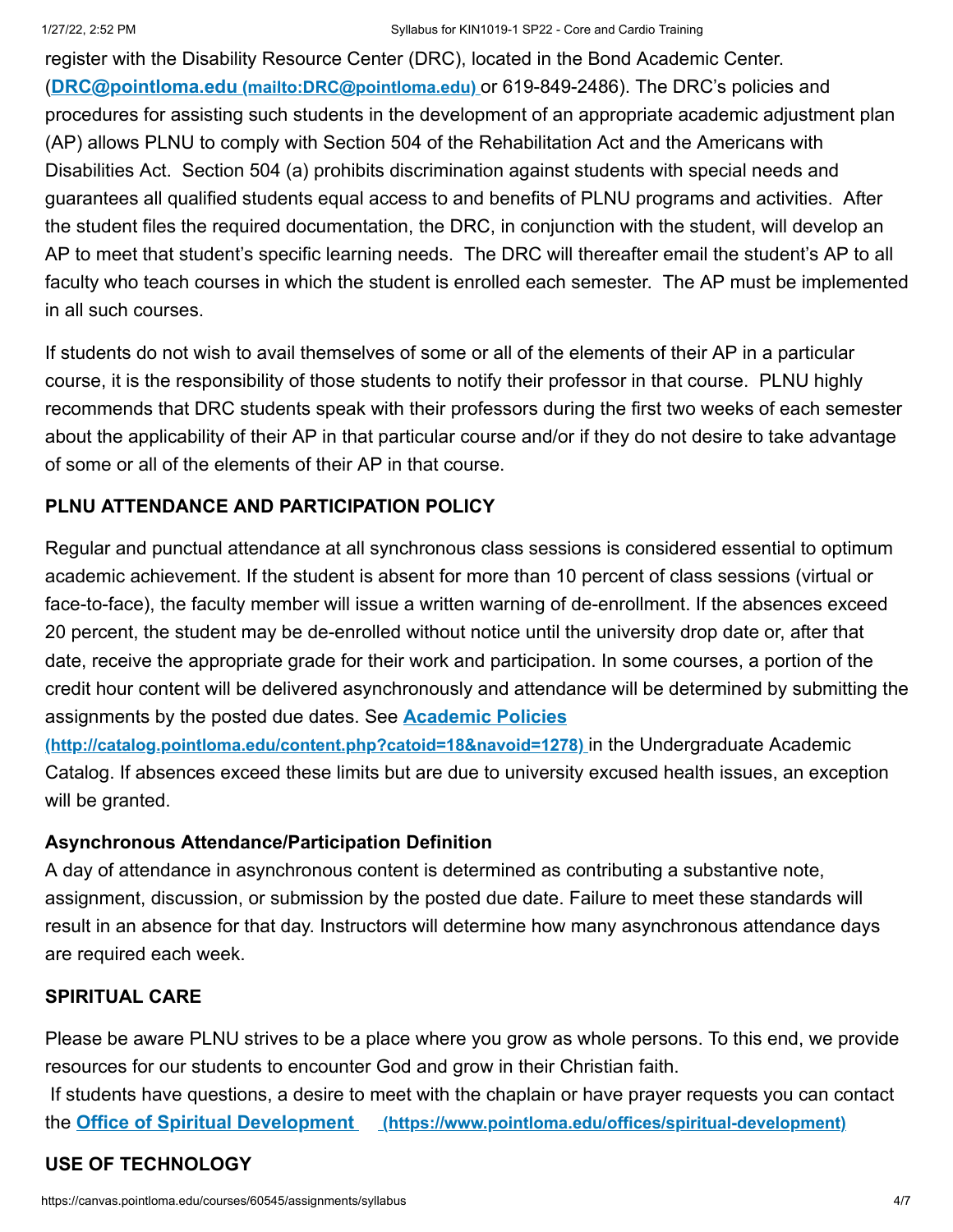In order to be successful in the online environment, you'll need to meet the minimum technology and system requirements; please refer to the *Technology and System Requirements*  **[\(https://help.pointloma.edu/TDClient/1808/Portal/KB/ArticleDet?ID=108349\)](https://help.pointloma.edu/TDClient/1808/Portal/KB/ArticleDet?ID=108349)** information.

Problems with technology do not relieve you of the responsibility of participating, turning in your assignments, or completing your class work.

#### **ASSIGNMENTS AT-A-GLANCE**

The table below lists our assignments and their due dates. Click on any assignment to review it.

## Course Summary:

| Date             | <b>Details</b>                                                                                                                                                | <b>Due</b>     |
|------------------|---------------------------------------------------------------------------------------------------------------------------------------------------------------|----------------|
| Sun Jan 23, 2022 | <b>B</b> Karvonen Formula bring<br>printed copy to class day 1.<br>(https://canvas.pointloma.edu/courses/60545/assignments/746523)                            | due by 11:59pm |
| Fri Apr 29, 2022 | <b>All Assignments due!</b><br>due by 11:59pm .<br><u>(https://canvas.pointIoma.edu/courses/60545/assignments/746542)</u>                                     |                |
|                  | <b>E</b> Academic Honesty Verification<br><b>Statement</b><br>(https://canvas.pointloma.edu/courses/60545/assignments/746519)                                 |                |
|                  | <b>B</b> COVID-19 Preparedness<br>(https://canvas.pointloma.edu/courses/60545/assignments/746520)                                                             |                |
|                  | <b>B</b> Exercise Consent Form<br>(https://canvas.pointloma.edu/courses/60545/assignments/746521)                                                             |                |
|                  | <b>B</b> Fitness Assessment Sheet-<br>please print out and bring to class<br><u>day 1.</u><br>(https://canvas.pointloma.edu/courses/60545/assignments/746522) |                |
|                  | <b>A</b> Mid-Course Survey<br>(https://canvas.pointloma.edu/courses/60545/assignments/746517)                                                                 |                |
|                  | <b>a.</b> PED1019-1 FA20 - Core and<br><b>Cardio Training</b><br>(https://canvas.pointloma.edu/calendar?<br>event id=115906&include contexts=course 60545)    |                |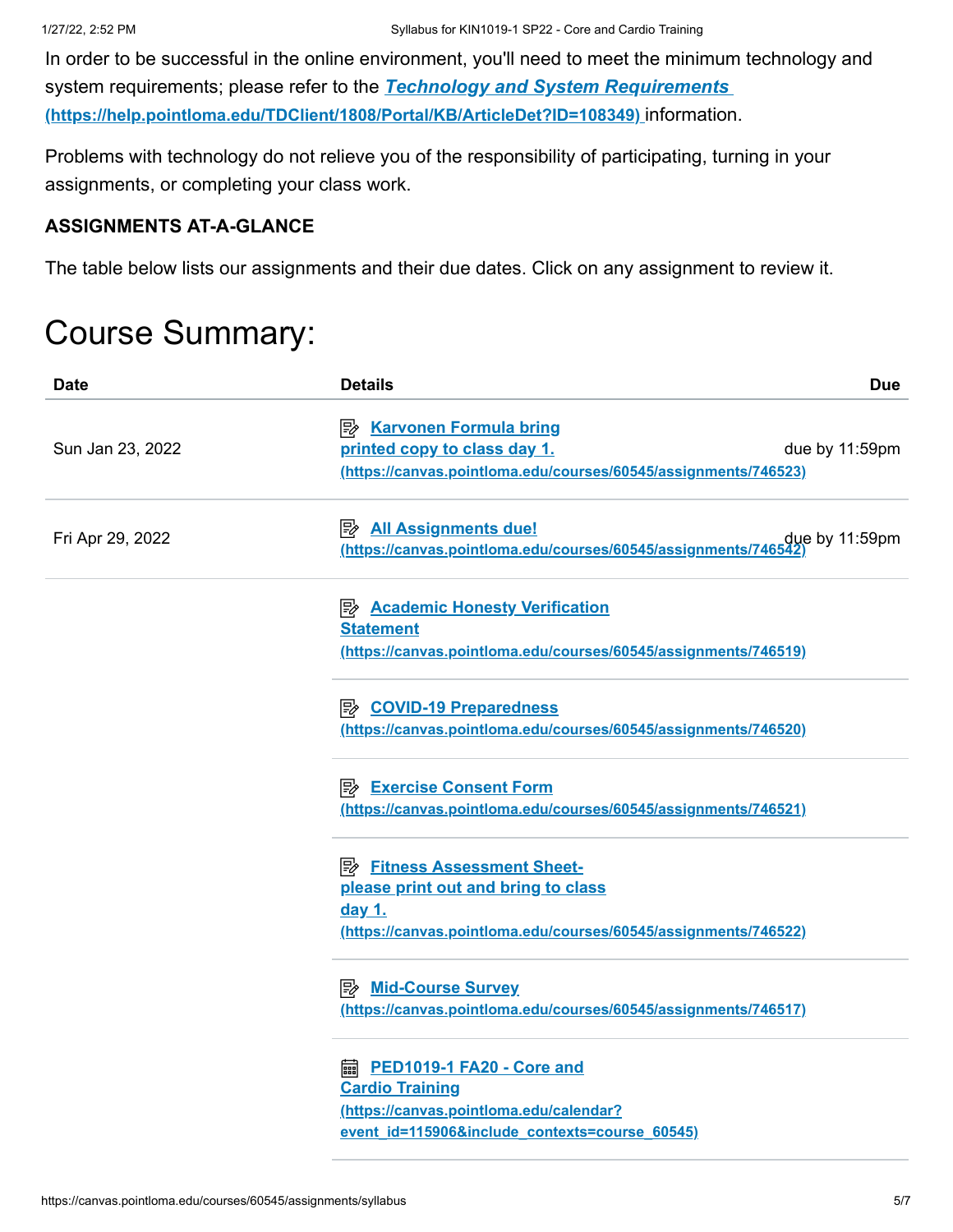**<u>■ PED1019-1 FA20 - Core and</u> Cardio Training (https://canvas.pointloma.edu/calendar? [event\\_id=115907&include\\_contexts=course\\_60545\)](https://canvas.pointloma.edu/calendar?event_id=115907&include_contexts=course_60545)**

**<u>■ PED1019-1 FA20 - Core and</u> Cardio Training (https://canvas.pointloma.edu/calendar? [event\\_id=115908&include\\_contexts=course\\_60545\)](https://canvas.pointloma.edu/calendar?event_id=115908&include_contexts=course_60545)**

**<u>■ PED1019-1 FA20 - Core and</u> Cardio Training (https://canvas.pointloma.edu/calendar? [event\\_id=115909&include\\_contexts=course\\_60545\)](https://canvas.pointloma.edu/calendar?event_id=115909&include_contexts=course_60545)**

**<u>■ PED1019-1 FA20 - Core and</u> Cardio Training (https://canvas.pointloma.edu/calendar? [event\\_id=115910&include\\_contexts=course\\_60545\)](https://canvas.pointloma.edu/calendar?event_id=115910&include_contexts=course_60545)**

**<u>■ PED1019-1 FA20 - Core and</u> Cardio Training (https://canvas.pointloma.edu/calendar? [event\\_id=115911&include\\_contexts=course\\_60545\)](https://canvas.pointloma.edu/calendar?event_id=115911&include_contexts=course_60545)**

**<u>■ PED1019-1 FA20 - Core and</u> Cardio Training (https://canvas.pointloma.edu/calendar? [event\\_id=115912&include\\_contexts=course\\_60545\)](https://canvas.pointloma.edu/calendar?event_id=115912&include_contexts=course_60545)**

**<u>■ PED1019-1 FA20 - Core and</u> Cardio Training (https://canvas.pointloma.edu/calendar? [event\\_id=115913&include\\_contexts=course\\_60545\)](https://canvas.pointloma.edu/calendar?event_id=115913&include_contexts=course_60545)**

**<u>■ PED1019-1 FA20 - Core and</u> Cardio Training (https://canvas.pointloma.edu/calendar? [event\\_id=115914&include\\_contexts=course\\_60545\)](https://canvas.pointloma.edu/calendar?event_id=115914&include_contexts=course_60545)**

**<u>■ PED1019-1 FA20 - Core and</u> Cardio Training (https://canvas.pointloma.edu/calendar? [event\\_id=115915&include\\_contexts=course\\_60545\)](https://canvas.pointloma.edu/calendar?event_id=115915&include_contexts=course_60545)**